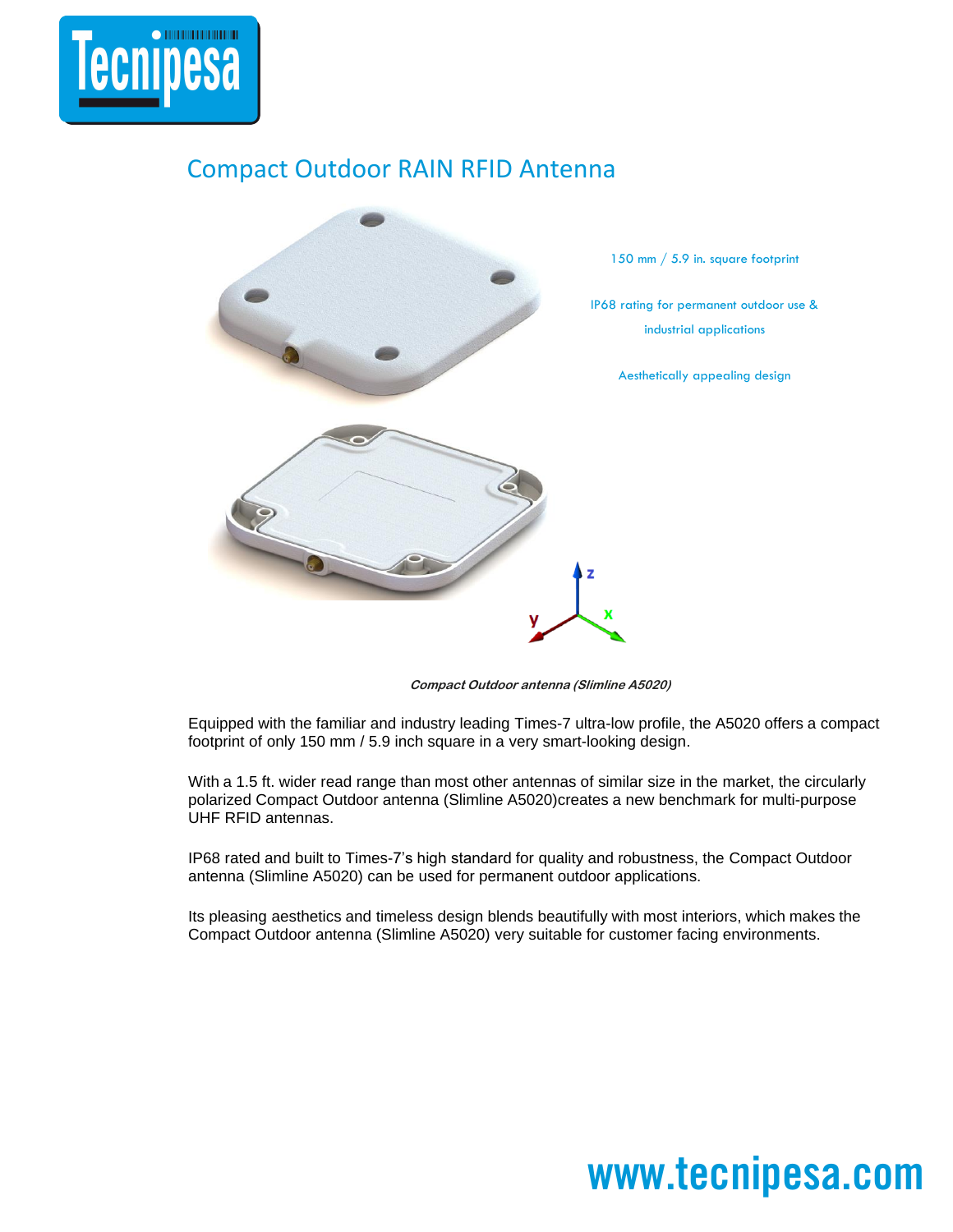## Compact Outdoor RAIN RFID Antenna

### Specifications

#### *Physical / Environmental Specifications*

| Dimensions $(L \times W \times D)$ : | 150 mm x 150 mm x 14 mm                       |
|--------------------------------------|-----------------------------------------------|
|                                      | $5.9$ " $\times$ 5.9 " $\times$ 0.55 "        |
| Weight:                              | $0.25$ kg / 0.55 lbs                          |
| Radome Material:                     | <b>UV-Resistant ABS</b>                       |
| Environmental Rating:                | IP68                                          |
| Operating / Storage Temperature:     | $-40^\circ$ to $+65^\circ$ C                  |
|                                      | $-40^{\circ}$ to $+149^{\circ}$ F             |
| Mounting:                            | Flush or VESA mount (mounting info on page 3) |
| Connector type / position:           | SMA female side connector                     |

### *Electrical Specifications*

| Frequency Range:         | 865-868 MHz / 902-928 MHz            |
|--------------------------|--------------------------------------|
| Polarization:            | RHCP (Right Hand Circular Polarized) |
| Far-field Gain:          | 5.5 dBiC typical                     |
| Far-field 3dB beamwidth: | 115 $\degree$ in both planes         |
| VSWR:                    | 1.4 typical                          |
| Front to back:           | $-10$ dB                             |
| Axial Ratio:             | 2 dB typical                         |
| Nominal Impedance:       | 50 $\Omega$                          |
| Anti-static protection:  | DC Grounded                          |
| Antenna Detection        | 10K $\Omega$ resistance              |
| Maximum Input Power:     | 3 W                                  |

# www.tecnipesa.com